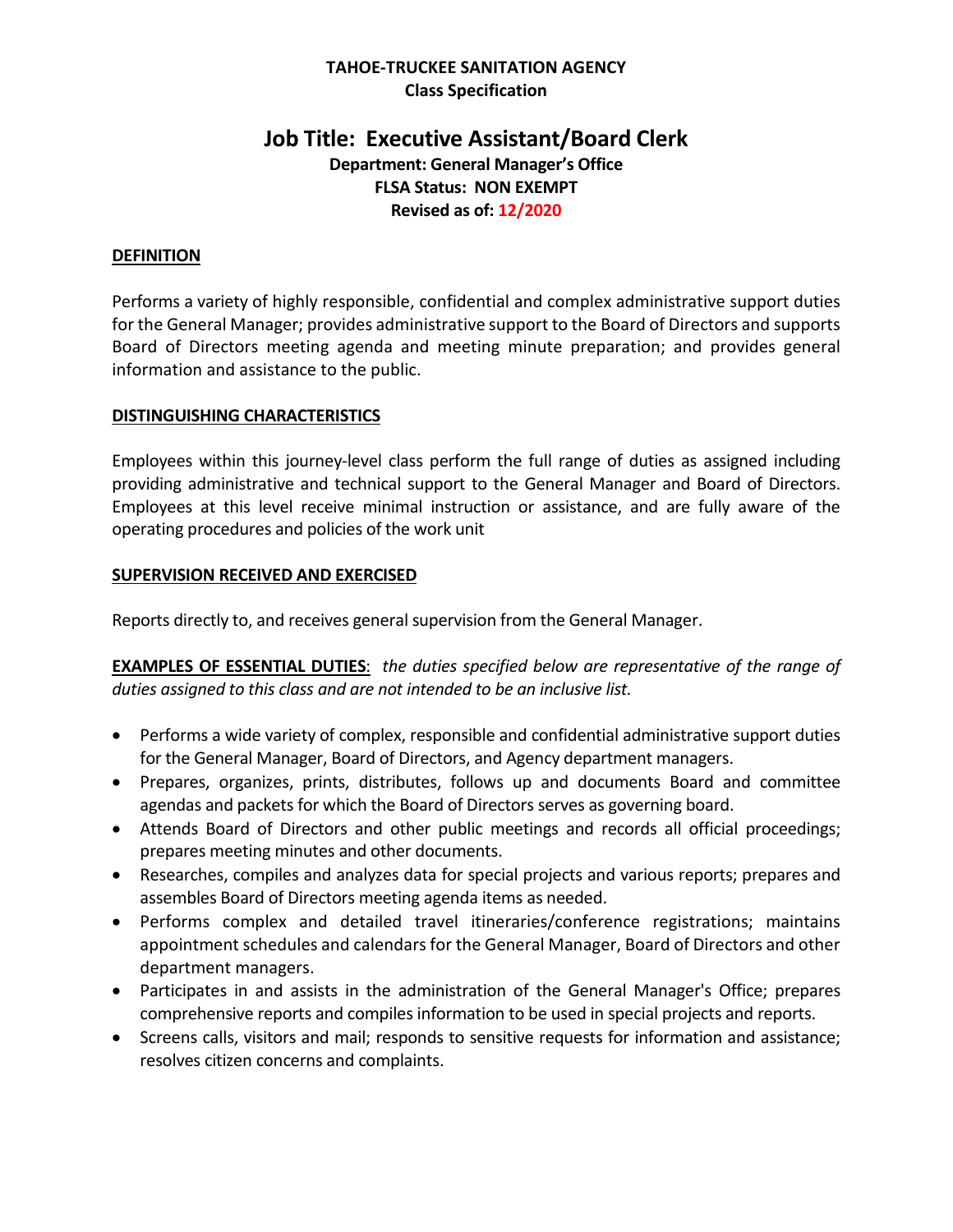# **JOB TITLE: Executive Assistant/Board Clerk**

- Performs administrative functions including maintaining the Agency's Records Management Policy in accordance with the California Public Records Act, serves as official custodian for Agency's administrative archive library, responds to Public Records Requests.
- Posts and maintains requested documentation and information to Agency website.
- Interprets Agency policies and administrative regulations, procedures, laws and regulations in response to inquiries and complaints; refers inquiries as appropriate.
- Independently responds to letters and general correspondence of a routine nature.
- Recommends procedural changes affecting administrative support activities.
- Evaluates operations and activities of assigned responsibilities; recommends improvements and modifications; prepares various reports on operations and activities.
- Provides secretarial support on a regular basis for the General Manager, Engineering Department Manager, and Engineering staff. Produces accurate word processing letters, memorandums, reports, legal documents, and other correspondence, using word processing and spreadsheet software programs when applicable.
- Performs the posting, advertisement, and bid process of CIP projects; performs the Request for Proposal and Request for Qualifications process; posts and distributes bid documents; receives, opens, records and summarizes bids; reviews bids for compliance with specifications and identifies any irregularities; distributes contract addendums to plan holders; maintains insurance for compliance with Agency standards.
- Prepares, monitors and tracks a variety of contracts, purchase agreements, Notices of Award, Notices to Proceed, Notices of Completion, and other contractual forms for Contractors and/or Consultants. Records and files Notice of Completions with County Recorder and maintains files of California Preliminary Notices/Stop Notices and mails Notices of Completion to all preliminary notice holders.
- Maintains project files, and provides follow-up on all projects for execution of documents in a timely manner; provides follow-up for all insurance coverage for contractors, engineers, and consultants. Scans project files. Maintains computerized log of all documentation related to contracts and projects.
- Receives, researches, responds to or refers questions from vendors and contractors pertaining to Agency contracts and CIP projects.
- Monitors the Agency surplus property program.
- Performs Filing Officer duties on behalf of the Fair Political Practices Commission including the oversight of Statements of Economic Interest Form 700 for all designated employees. Develops, implements, and manages the Agency's Conflict of Interest Code. Oversees the Biennial Review process for multi-county agencies.
- Represents the Agency with dignity, integrity, and the spirit of cooperation in all relations with staff and the public.
- Builds and maintains positive working relationships with co-workers, other Agency employees and the public using principles of good customer service.
- Performs related duties as assigned.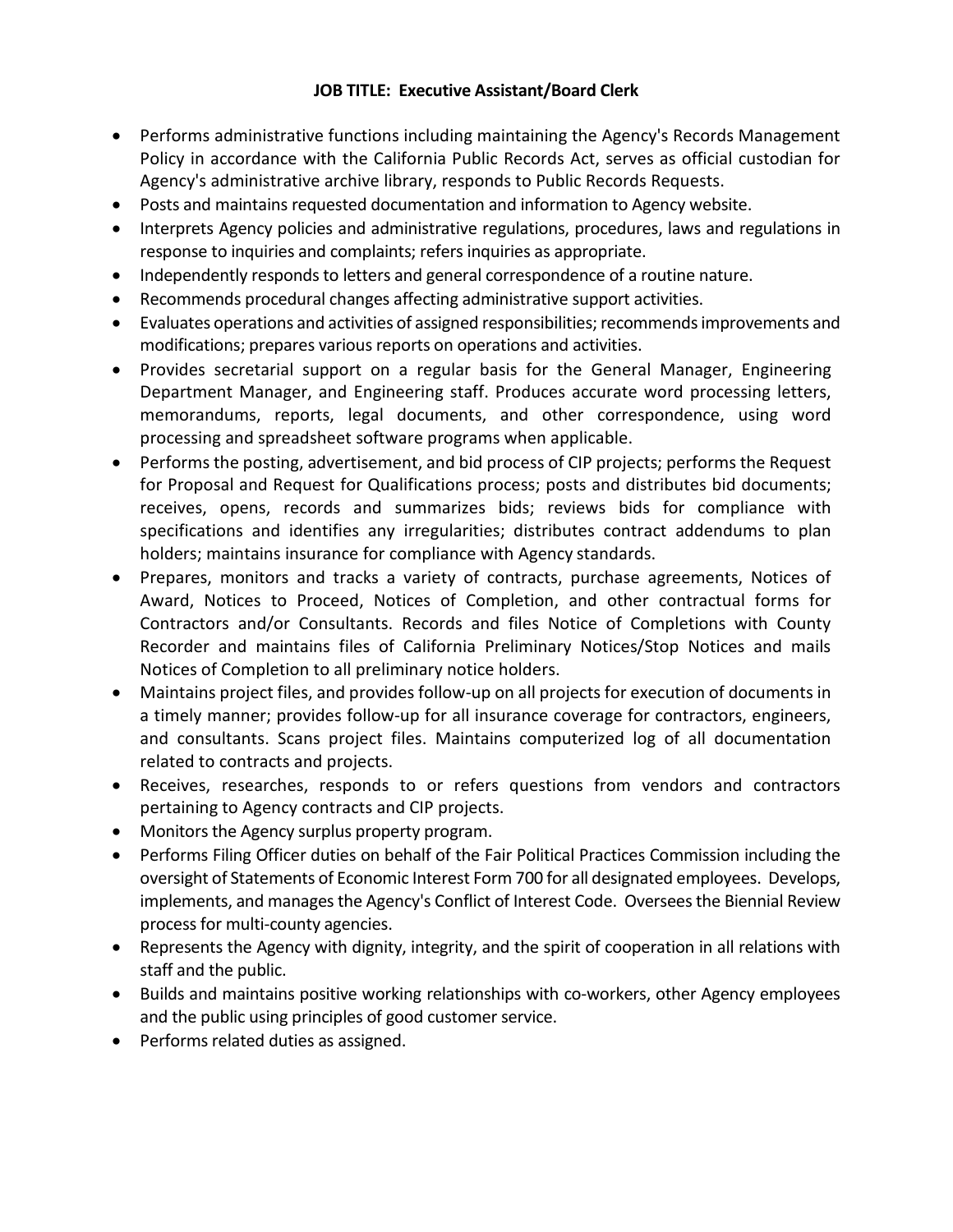# **JOB TITLE: Executive Assistant/Board Clerk**

## **QUALIFICATIONS**

#### **Knowledge of:**

- Alphabetic and numeric filing system management.
- Business correspondence writing and report preparation.
- Pertinent Federal, State, and local laws, codes and regulations.
- Functions and organization of municipal government.
- Principles and procedures of record keeping.
- Brown Act, Fair Political Practices and Conflict of Interest.
- Modern office practices, methods, and computer equipment including relevant software programs.
- Operation of office equipment including personal computers, fax machines, copiers, printers, telephones, voicemail and e-mail systems, etc.
- Oral and written communication skills; business English including vocabulary, spelling, and correct grammatical usage and punctuation.
- Safe work practices.
- Principles and practices of customer service.

#### **Ability to:**

- Perform responsible and difficult administrative support work involving the use of independent judgment and personal initiative.
- On a continuous basis, know and understand requirements and all essential aspects of the job; access, review, analyze and interpret a wide variety of reports, technical data and budget documents; know and understand laws, regulations, rules and codes related to area of assignment; problem solve department related issues; remember various processes and requirements; and interpret and communicate policy, information and instructions.
- Interpret and apply administrative and Agency policies, procedures, laws and regulations.
- Understand the organization and operation of the Agency and of outside agencies as necessary to assume assigned responsibilities.
- Analyze situations carefully and adopt effective courses of action.
- Compile, maintain and prepare reports.
- Maintain confidential data and information for executive staff.
- Independently prepare correspondence and memorandums.
- Work independently in the absence of supervision.
- Type and transcribe at a speed necessary for successful job performance.
- Communicate clearly and concisely, both orally and in writing.
- Operate and use modern office equipment and technology, including computers and applicable software.
- Maintain regular attendance and adhere to prescribed work schedule to conduct job responsibilities.
- Utilize appropriate safety procedures and practices for assigned duties.